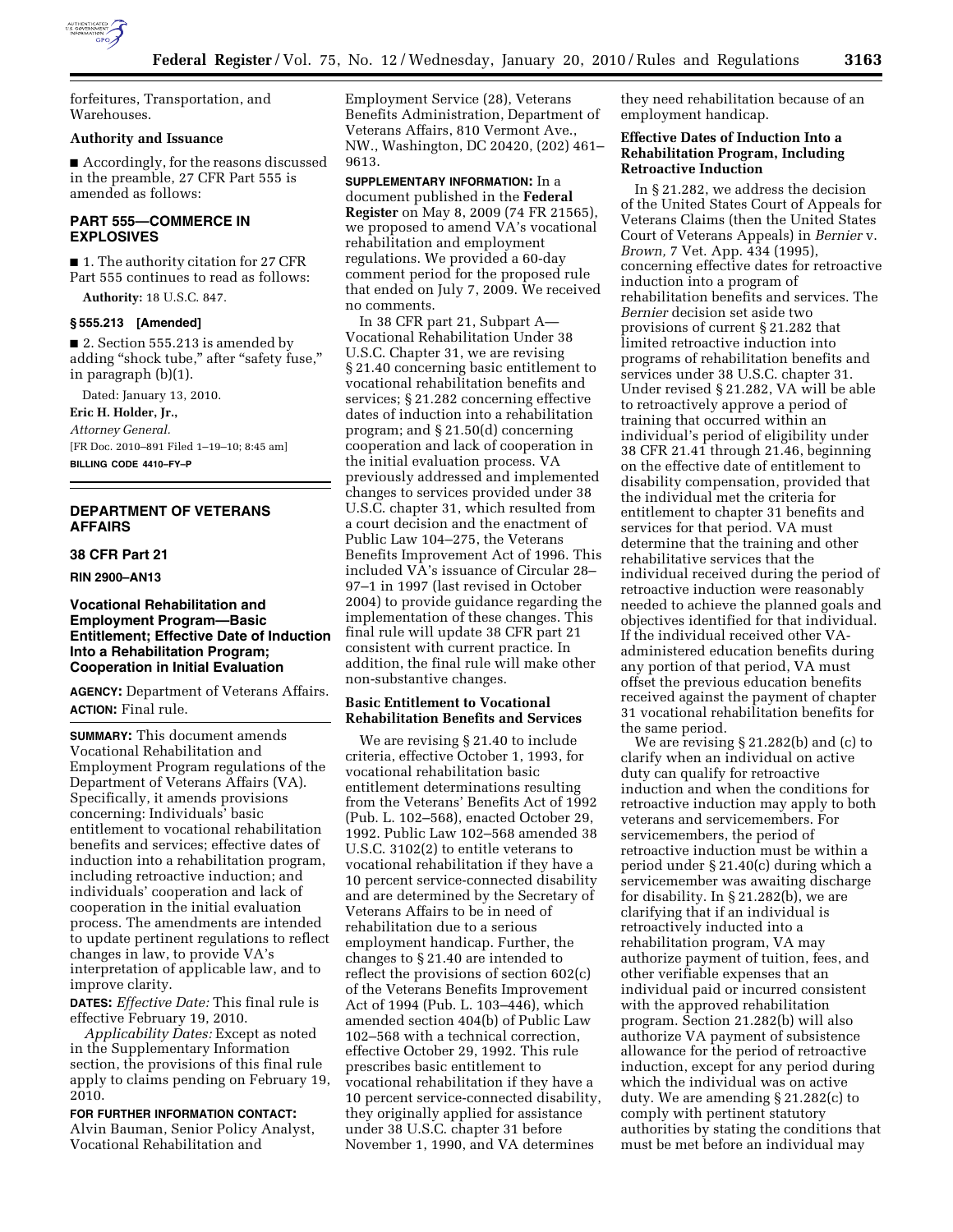be inducted into a rehabilitation program on a retroactive basis.

In response to the invalidation of the language in current § 21.282(c) in *Bernier,* we will state in § 21.282(d) that the effective date for retroactive induction is the date on which all the entitlement conditions set forth in § 21.282(c) are met, and for a veteran (except as to a period prior to discharge from active duty) in no event before the effective date of a VA rating establishing a qualifying level of service-connected disability under § 21.40.

## **Cooperation and Lack of Cooperation in the Initial Evaluation Process**

In the **Federal Register** of March 26, 2007 (72 FR 14041), VA published amendments to several sections in 38 CFR part 21, including § 21.50. We are revising § 21.50(d) to reflect VA's determination of appropriate procedures and to clarify the action VA will take if an individual fails to cooperate with the counseling psychologist or vocational rehabilitation counselor in the initial evaluation process. Section 21.50(d) provides that if an individual does not cooperate, even after reasonable attempts are made to secure cooperation, VA will suspend the initial evaluation process and that individual will not be considered inducted into a rehabilitation program. Section 21.50(d) will also include references to §§ 21.632 and 21.634 regarding satisfactory and unsatisfactory conduct and cooperation.

For the reasons stated above and as stated in the notice of proposed rulemaking, VA adopts the proposed rule as a final rule without change.

# **Paperwork Reduction Act of 1995**

This document contains no provisions constituting a collection of information under the Paperwork Reduction Act of 1995 (44 U.S.C. 3501–3521).

### **Unfunded Mandates**

The Unfunded Mandates Reform Act of 1995 requires, at 2 U.S.C. 1532, that agencies prepare an assessment of anticipated costs and benefits before issuing any rule that may result in the expenditure by State, local, and Tribal governments, in the aggregate, or by the private sector, of \$100 million or more (adjusted annually for inflation) in any year. This final rule will have no such effect on State, local, and Tribal governments, or on the private sector.

#### **Executive Order 12866**

Executive Order 12866 directs agencies to assess all costs and benefits of available regulatory alternatives and, when regulation is necessary, to select regulatory approaches that maximize

net benefits (including potential economic, environmental, public health and safety, and other advantages; distributive impacts; and equity). The Executive Order classifies a regulatory action as a ''significant regulatory action,'' requiring review by the Office of Management and Budget (OMB) unless OMB waives such review, if it is a regulatory action that is likely to result in a rule that may: (1) Have an annual effect on the economy of \$100 million or more or adversely affect in a material way the economy, a sector of the economy, productivity, competition, jobs, the environment, public health or safety, or State, local, or Tribal governments or communities; (2) create a serious inconsistency or otherwise interfere with an action taken or planned by another agency; (3) materially alter the budgetary impact of entitlements, grants, user fees, or loan programs or the rights and obligations of recipients thereof; or (4) raise novel legal or policy issues arising out of legal mandates, the President's priorities, or the principles set forth in the Executive Order.

The economic, interagency, budgetary, legal, and policy implications of this final rule have been examined and it has been determined to be a significant regulatory action under the Executive Order because it is likely to result in a rule that may raise novel legal or policy issues arising out of legal mandates, the President's priorities, or the principles set forth in the Executive Order.

#### **Regulatory Flexibility Act**

The Secretary hereby certifies that this final rule will not have a significant economic impact on a substantial number of small entities as they are defined in the Regulatory Flexibility Act, 5 U.S.C. 601–612. This rule will not directly affect any small entities. Only individuals will be directly affected. Therefore, pursuant to 5 U.S.C. 605(b), this amendment is exempt from the initial and final regulatory flexibility analysis requirements of sections 603 and 604.

#### **Catalog of Federal Domestic Assistance**

The program that this rule will affect has the following Catalog of Federal Domestic Assistance number and title: 64.116, Vocational Rehabilitation for Disabled Veterans.

#### **List of Subjects in 38 CFR Part 21**

Administrative practice and procedure, Armed forces, Civil rights, Claims, Colleges and universities, Conflict of interests, Education, Employment, Grant programs-

education, Grant programs-veterans, Health care, Loan programs-education, Loan programs-veterans, Manpower training programs, Reporting and recordkeeping requirements, Schools, Travel and transportation expenses, Veterans, Vocational education, Vocational rehabilitation.

Approved: December 30, 2009. **John R. Gingrich,** 

*Chief of Staff, Department of Veterans Affairs.* 

■ For the reasons set forth in the preamble, VA amends 38 CFR part 21 (subpart A) as follows:

#### **PART 21—VOCATIONAL REHABILITATION AND EDUCATION**

### **Subpart A—Vocational Rehabilitation and Employment Under 38 U.S.C. Chapter 31**

■ 1. Revise the authority citation for part 21, subpart A to read as follows:

**Authority:** 38 U.S.C. 501(a), chs. 18, 31, and as noted in specific sections.

■ 2. The subpart A heading is revised as set forth above.

■ 3. Revise the undesignated center heading immediately preceding § 21.40 and that section to read as follows:

#### **Entitlement**

#### **§ 21.40 Basic entitlement to vocational rehabilitation benefits and services.**

An individual meets the basic entitlement criteria for vocational rehabilitation benefits and services under this subpart if VA determines that he or she meets the requirements of paragraph (a), (b), (c), or (d) of this section. For other requirements affecting the provision of vocational rehabilitation benefits and services, *see*  §§ 21.41 through 21.46 (period of eligibility), § 21.53 (reasonable feasibility of achieving a vocational goal), and §§ 21.70 through 21.79 (months of entitlement).

(a) *Veterans with at least 20 percent disability.* The individual is a veteran who meets all of the following criteria:

(1) Has a service-connected disability or combination of disabilities rated 20 percent or more under 38 U.S.C. chapter 11.

(2) Incurred or aggravated the disability or disabilities in active military, naval, or air service on or after September 16, 1940.

(3) Is determined by VA to be in need of rehabilitation because of an employment handicap.

(b) *Veterans with 10 percent disability.* The individual is a veteran who meets all of the following criteria:

(1) Has a service-connected disability or combination of disabilities rated less